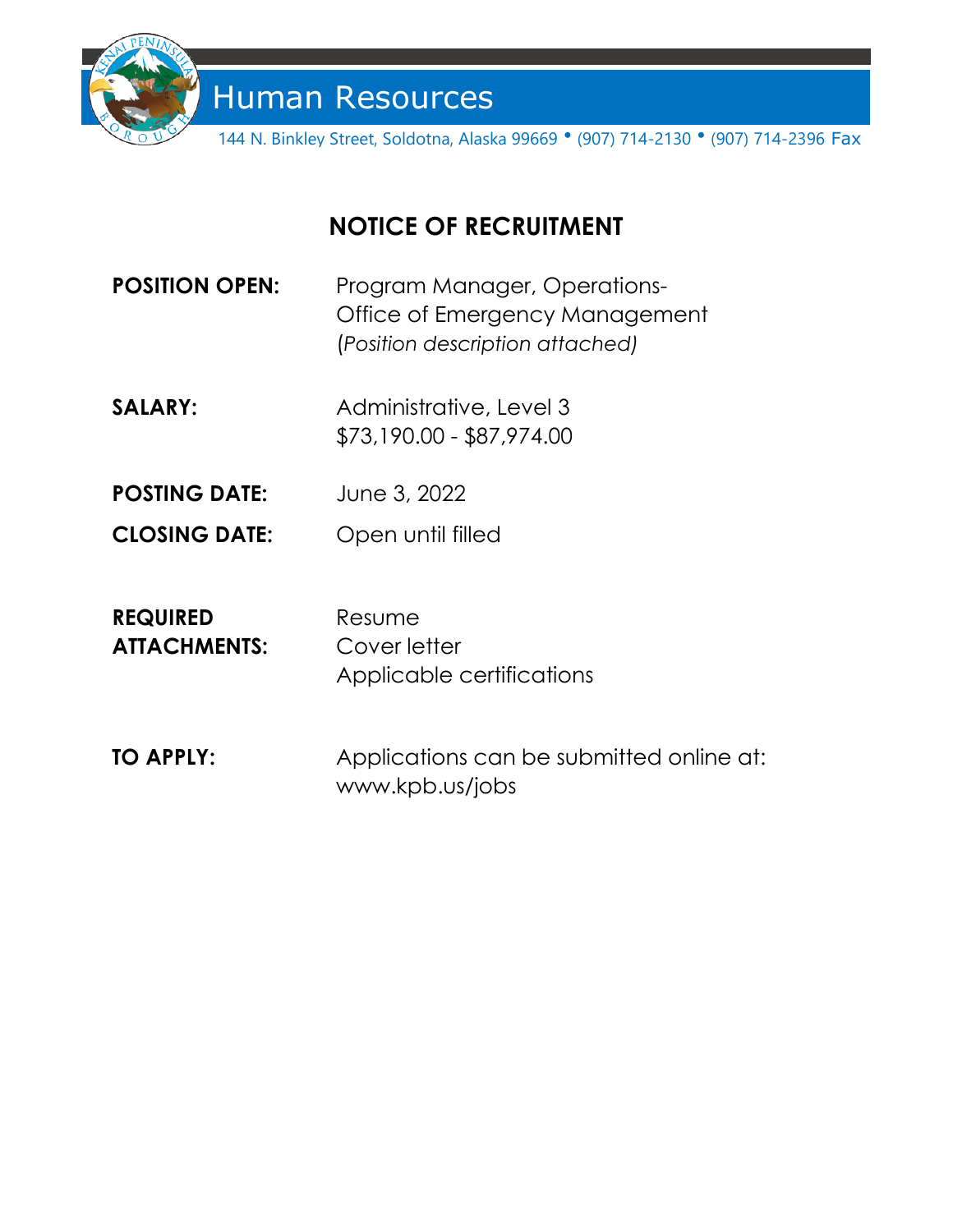

## **Program Manager (Operations) – Office of Emergency Management (OEM)**

### **Service Type: Administrative, Level 3**

**Definition:** Under the general direction and supervision of the Senior Manager - OEM, the *Program Manager (Operations)* is responsible for managing multiple emergency management programs. The Program Manager acts as the public information officer, executing internal and external objectives using best practices. This position is responsible for the provision of various emergency management services including exercises, planning and response and is also responsible for managing and operating technology, equipment, and vehicles related to the OEM's core services. This position, along with OEM team members, share the duties of overseeing or developing programs, plans and exercises to meet preparedness, mitigation, response and recovery objectives.

**Minimum Qualifications:** Bachelor's degree in emergency management or current qualifications and experience as a member of an incident management team. The applicant must demonstrate four years of relevant experience or the equivalent knowledge and competency with emergency alerting systems, public alert/warning methodologies, and public information best practices as it relates to the emergency management mission. A combination of education, work experience and training in these areas may be considered. Demonstrated ability to recruit, organize and train adults to support public information needs for non-emergency and emergency events. Completion of Incident Command System (ICS) and National Incident Management System (NIMS) courses: IS-100, 200, 300, 700, and 800 or their equivalent are required. Completion of the public information officer, position-specific certifications through the Federal Emergency Management Agency (FEMA) or National Wildfire Coordination Group (NWCG) program equivalents are required. Familiarity with personal computers and the ability to use MSWord, Excel, PowerPoint, GIS, databases, and other platforms is required. Must have and maintain a valid, unrestricted Alaska driver's license to perform all job functions; access to a personal vehicle is required for borough-wide travel.

**Preferred Experience and Skills:** Experience managing similar public programs, EMT, First Aid and/or CPR certifications are desired, as is a working knowledge of search and rescue procedures and disaster management. Current qualifications and demonstrated experience as a member of a Type 1 or Type 2 Incident Management Team is highly desired. Familiarity with computer networking, analog and digital radio systems desired.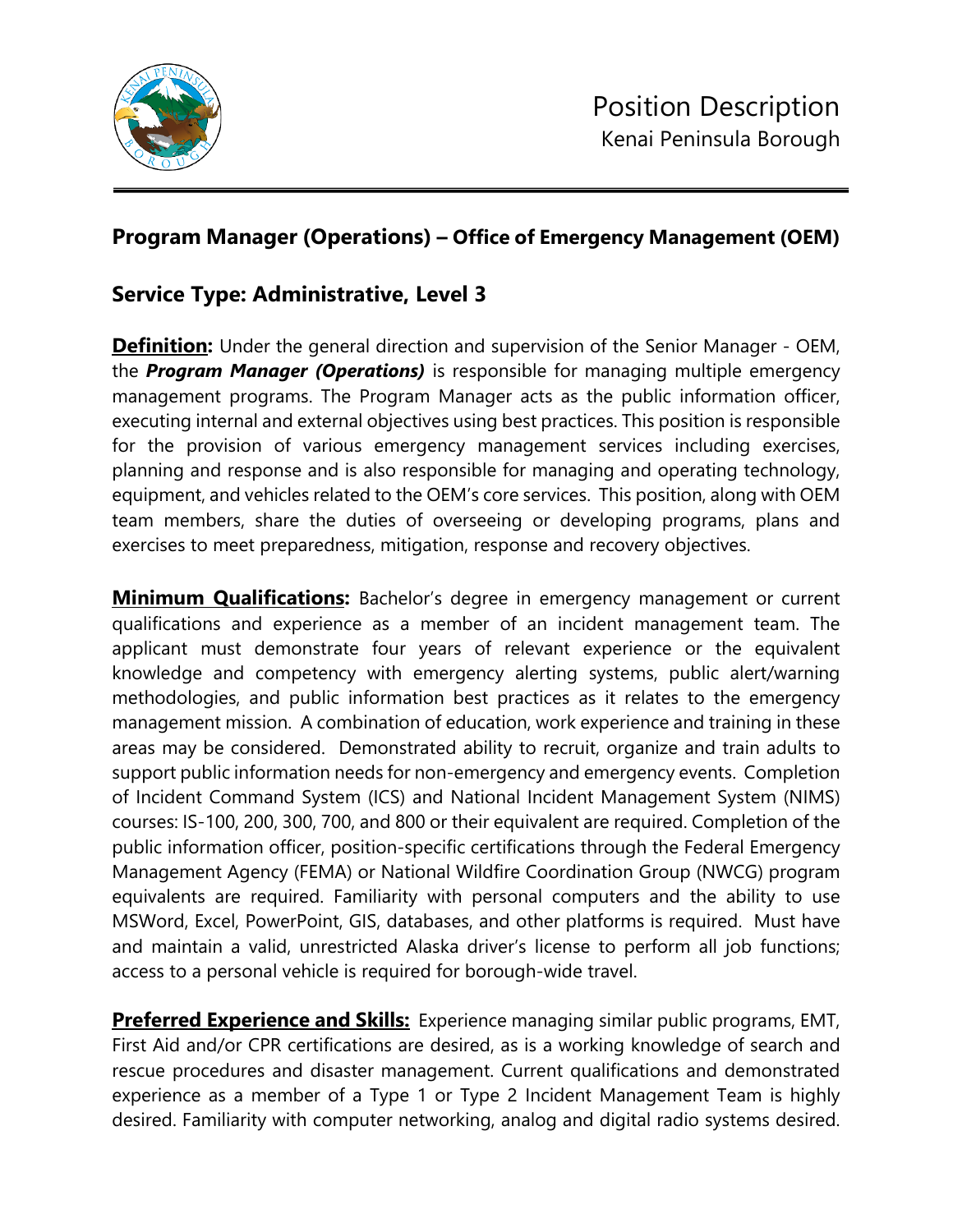Methods of Instruction, FEMA Master Trainer, NWCG Instructor or similar educational credentials are highly desirable. The FEMA Professional Development Series will be required to be completed within six months upon hire.

### **Essential Functions:**

- 1. Responsible for maintaining 24/7 readiness for emergency response within the OEM to include availability of equipment, resources, personnel, and technology. Maintains continuous situational awareness and analyzes information/intelligence as it relates to OEM preparedness, response, and recovery.
- 2. Manages OEM Duty Officer program and participates in officer rotation, maintaining 24/7 availability during assigned shifts. Acts as the Incident Commander or Deputy Incident Commander as directed during emergency response. May be assigned acting manager role in the absence of the Emergency Manager.
- 3. Responsible for timely communication with internal audiences as well as with communities and partnering organizations regarding disaster response and notification during emergency.
- 4. Responsible for developing and executing communication strategies supporting mitigation, prevention, preparedness, response and recovery topics as well as nonemergency events.
- 5. Responsible for the management and coordination of emergency management/disaster response programs.
- 6. In collaboration with borough IT and maintenance departments, maintains KPB servers, workstations, network components, and other related equipment, devices, and systems specific to OEM's core operations of the AHAB siren system, Mobile Command Vehicle, electronic emergency messaging and radio programming.
- 7. Designs emergency response exercises and assists in the design and execution of all types of exercises for the KPB Incident Management Team and partner organizations.
- 8. Responds during emergency and disaster situations, operating in the role of section chief, public information officer or other command staff role.
- 9. Participates in the grant management cycle from application to close out as directed.